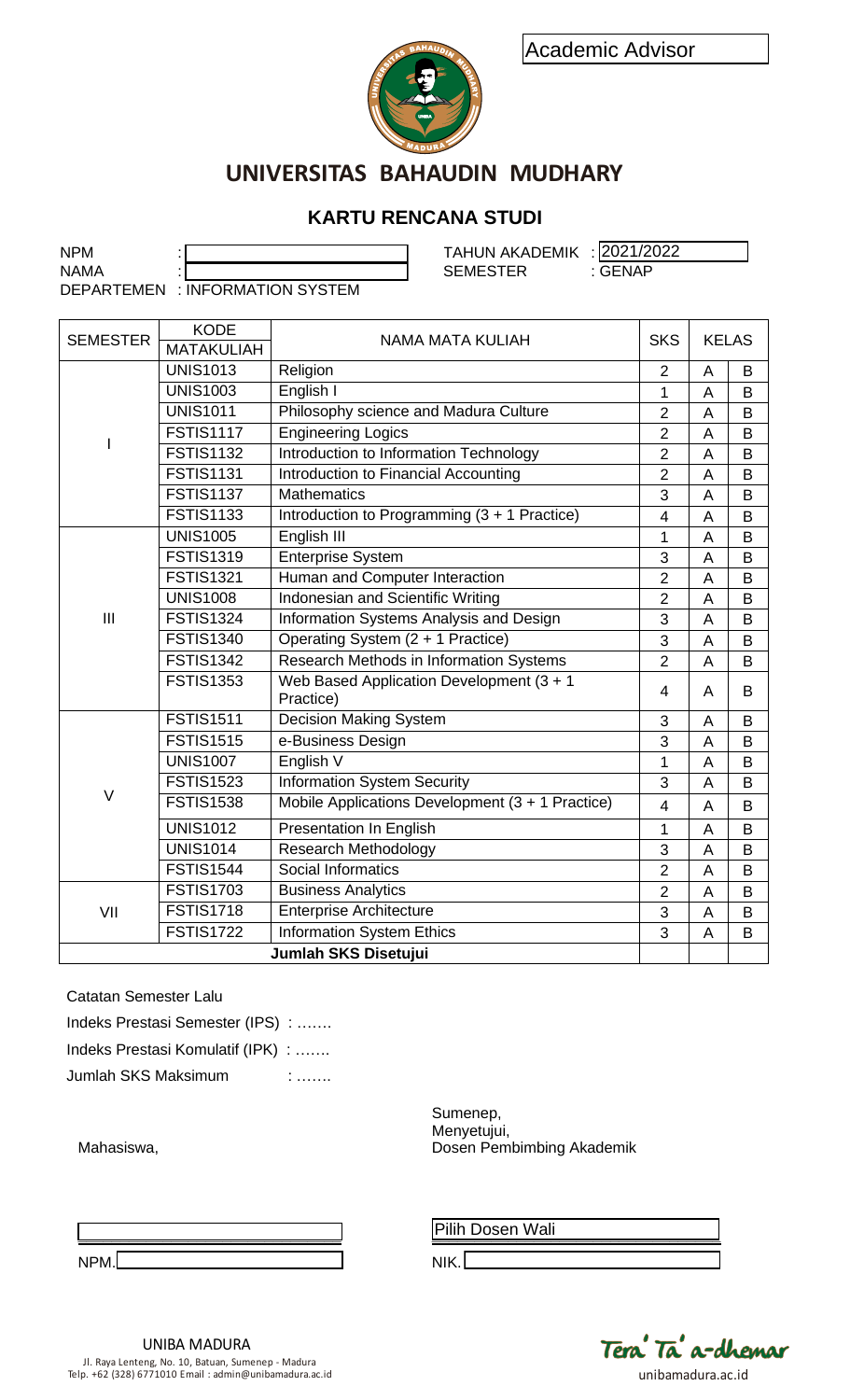

### **MATA KULIAH PILIHAN DAN PARALEL**

| <b>SEMESTER</b>      | <b>KODE</b>       | NAMA MATA KULIAH                   |            |   | <b>KELAS</b> |
|----------------------|-------------------|------------------------------------|------------|---|--------------|
|                      | <b>MATAKULIAH</b> |                                    | <b>SKS</b> |   |              |
|                      | <b>FSTIS1029</b>  | Internship / KKN                   | 3          | A | B            |
|                      | <b>FSTIS1748</b>  | <b>Thesis</b>                      | 6          | A | B            |
| <b>PARALEL</b>       | <b>UNIS1015</b>   | Toefl                              |            | A | B            |
|                      | <b>FSTIS1005</b>  | Business process management        | 3          | A | B            |
|                      | <b>FSTIS1020</b>  | Entrepreneurship: Ideation         | 3          | A | B            |
|                      | <b>FSTIS1025</b>  | <b>Information Systems Project</b> | 3          | A | B            |
|                      | <b>FSTIS1047</b>  | Technopreneurship                  | 3          | A | B            |
| Jumlah SKS Disetujui |                   |                                    |            |   |              |

### **MATA KULIAH KAMPUS MERDEKA**

| <b>SEMESTER</b>             | <b>KODE</b><br><b>MATAKULIAH</b> | <b>SKS</b><br><b>NAMA MATA KULIAH</b>        |                |   | <b>KELAS</b> |
|-----------------------------|----------------------------------|----------------------------------------------|----------------|---|--------------|
|                             | <b>FSTIS1002</b>                 |                                              | 2              | A | B            |
|                             |                                  | <b>Basic Grapich Design</b>                  |                |   |              |
|                             | <b>FSTIS1012</b>                 | Design Method                                | 3              | A | B            |
|                             | <b>FSTIS1013</b>                 | Design Psychology                            | $\overline{2}$ | A | B            |
| <b>MINAT DKV</b>            | <b>FSTIS1041</b>                 | Packaging Design                             | $\overline{2}$ | A | B            |
|                             | <b>FSTIS1049</b>                 | <b>Typography Principles</b>                 | $\overline{2}$ | A | B            |
|                             | <b>FSTIS1051</b>                 | <b>Visual Communication Design Project</b>   | 3              | A | B            |
|                             | <b>FSTIS1052</b>                 | Visual Communication Design Research         | 3              | A | B            |
|                             | <b>FSTIS1054</b>                 | <b>Website Visual Design</b>                 | 3              | A | B            |
|                             | <b>FSTIS1001</b>                 | Artificial intelligence                      | $\overline{2}$ | A | B            |
|                             | <b>FSTIS1010</b>                 | Data Mining                                  | 3              | A | B            |
|                             | <b>FSTIS1027</b>                 | Integrative Programming                      | 3              | A | B            |
| <b>MINAT SI</b>             | <b>FSTIS1028</b>                 | Internet of Things                           | $\overline{2}$ | A | B            |
| <b>MURNI</b>                | <b>FSTIS1034</b>                 | IT Quality Procurement and Quality Assurance | $\overline{2}$ | A | B            |
|                             | <b>FSTIS1043</b>                 | <b>Smart City</b>                            | 3              | A | B            |
|                             | <b>FSTIS1046</b>                 | Software Project Management                  | 3              | A | B            |
|                             | <b>FSTIS1050</b>                 | UI and UX Evaluation                         | $\overline{2}$ | A | B            |
| <b>Jumlah SKS Disetujui</b> |                                  |                                              |                |   |              |

#### Catatan :

. . . . . . . . . . . . . . . . . . . . . . . . . . . . . . . . . . . . . . . . . . . . . . . . . . . . . . . . . . . . . . . . . . . . . . . . . . . . . . . . . . . . . . . . . . . . . . . . . . . . . . . . . . . . . . . . . . . . . . . . . . . . . . . . . . . . . . . . . . . . . . . . . . . . . . . . . . . . . . . . . . . . . . . . . . . . . . . . . . . . . . . . . . . . . . . . . . . . . . . . . . . . . . . .

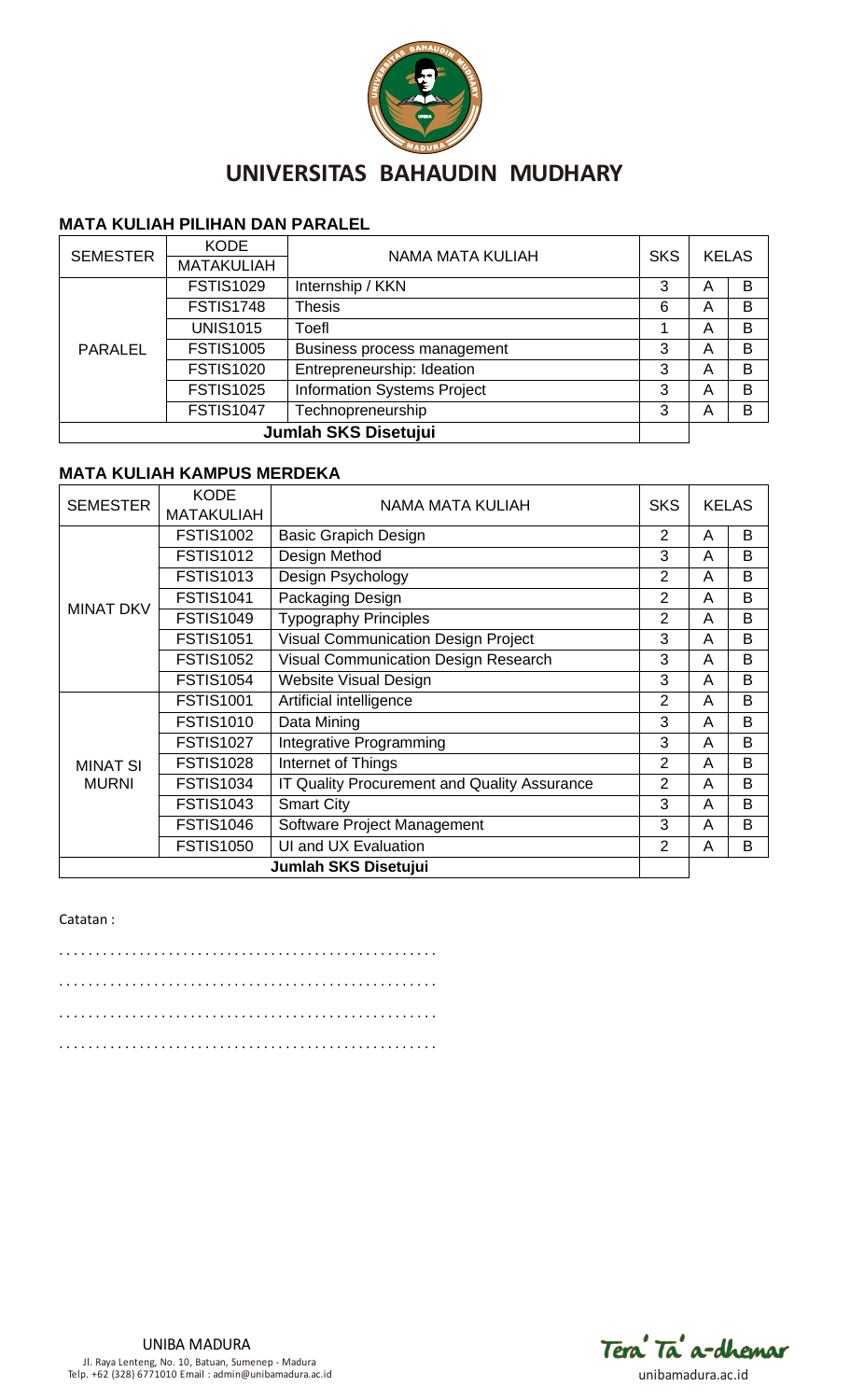

# **KARTU RENCANA STUDI**

|                              | Academic Advisor                  |                                                   |                |   |              |
|------------------------------|-----------------------------------|---------------------------------------------------|----------------|---|--------------|
|                              |                                   |                                                   |                |   |              |
|                              |                                   |                                                   |                |   |              |
|                              |                                   |                                                   |                |   |              |
|                              |                                   |                                                   |                |   |              |
|                              |                                   | UNIVERSITAS BAHAUDIN MUDHARY                      |                |   |              |
|                              |                                   |                                                   |                |   |              |
|                              |                                   | <b>KARTU RENCANA STUDI</b>                        |                |   |              |
| <b>NPM</b>                   |                                   | <b>TAHUN AKADEMIK : 2021/2022</b>                 |                |   |              |
| <b>NAMA</b>                  |                                   | : GENAP<br><b>SEMESTER</b>                        |                |   |              |
|                              | DEPARTEMEN : INFORMATION SYSTEM   |                                                   |                |   |              |
|                              |                                   |                                                   |                |   |              |
| <b>SEMESTER</b>              | <b>KODE</b>                       | <b>NAMA MATA KULIAH</b>                           | <b>SKS</b>     |   | <b>KELAS</b> |
|                              | <b>MATAKULIAH</b>                 |                                                   |                |   |              |
|                              | <b>FSTIS1206</b>                  | <b>Business Statistics</b>                        | 3              | A | B            |
|                              | <b>UNIS1001</b>                   | <b>Civics and Pancasila</b>                       | 3              | A | B            |
|                              | <b>FSTIS1209</b>                  | Data and Information Management                   | 3              | A | B            |
| $\mathbf{I}$                 | <b>UNIS1004</b>                   | English II                                        | 1              | A | B            |
|                              | <b>FSTIS1230</b>                  | Introduction to Database Systems (3 + 1 Practice) | 4              | A | B            |
|                              | <b>FSTIS1236</b>                  | <b>Management Information Systems</b>             | $\overline{2}$ | A | B            |
|                              | <b>FSTIS1239</b>                  | Object Based Programming (3 + 1 Practice)         | 4              | A | B            |
|                              | <b>FSTIS1404</b>                  | <b>Business Application Development</b>           | $\overline{2}$ | A | B            |
|                              | <b>FSTIS1408</b>                  | Computer Network (2 + 1 Practice)                 | 3              | A | B            |
|                              | <b>FSTIS1414</b>                  | Design UI & UX (3 + 1 Practice)                   | 4              | A | B            |
|                              | <b>UNIS1002</b>                   | <b>Elementary English</b>                         | 3              | A | B            |
| IV                           | <b>UNIS1006</b>                   | English IV                                        | 1              | A | B            |
|                              | <b>FSTIS1426</b>                  | <b>Information Systems Project Management</b>     | $\overline{2}$ | A | $\sf B$      |
|                              | <b>UNIS1009</b>                   | Innovative Collaborative                          | 2              | A | B            |
|                              | <b>FSTIS1435</b>                  | Management and Organization                       | $\overline{2}$ | A | B            |
|                              | <b>UNIS1017</b>                   | Writing in English                                | 1              | A | B            |
|                              | <b>FSTIS1607</b>                  | <b>Business Web Solution</b>                      | 3              | A | B            |
| VI                           | <b>FSTIS1645</b>                  | Software engineering                              | 3              | A | B            |
|                              | <b>FSTIS1655</b>                  | <b>Wireless Communication</b>                     | $\overline{2}$ | A | B            |
|                              |                                   | Jumlah SKS Disetujui                              |                |   |              |
|                              |                                   |                                                   |                |   |              |
| <b>Catatan Semester Lalu</b> |                                   |                                                   |                |   |              |
|                              |                                   |                                                   |                |   |              |
|                              | Indeks Prestasi Semester (IPS) :  |                                                   |                |   |              |
|                              | Indeks Prestasi Komulatif (IPK) : |                                                   |                |   |              |
| Jumlah SKS Maksimum          |                                   | :                                                 |                |   |              |
|                              |                                   | Sumenep,                                          |                |   |              |
|                              |                                   | Menyetujui,                                       |                |   |              |
| Mahasiswa,                   |                                   | Dosen Pembimbing Akademik                         |                |   |              |
|                              |                                   |                                                   |                |   |              |
|                              |                                   |                                                   |                |   |              |
|                              |                                   |                                                   |                |   |              |
|                              |                                   | Pilih Dosen Wali                                  |                |   |              |

| <b>Catatan Semester Lalu</b>      |  |
|-----------------------------------|--|
| Indeks Prestasi Semester (IPS) :  |  |
| Indeks Prestasi Komulatif (IPK) : |  |
| Jumlah SKS Maksimum               |  |

| <b>NDM</b><br>1 V I<br>. |  |  |  |
|--------------------------|--|--|--|

Pilih Dosen Wali

NIK.